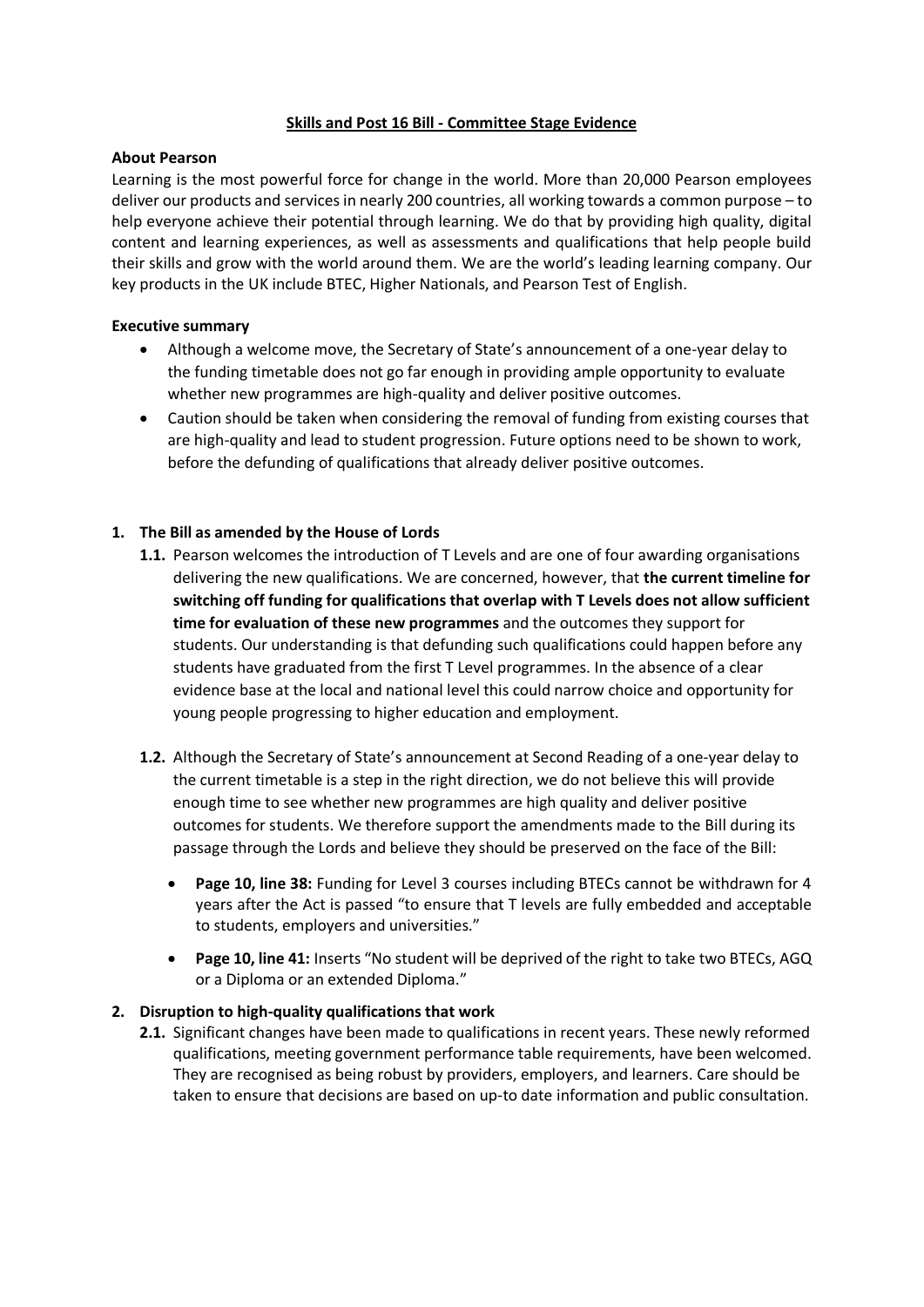**2.2.** Many qualifications at risk of defunding, including BTEC qualifications, have been identified by the DfE as 'High Value Courses' as they lead to higher wage returns, support the Industrial Strategy, and enable increased productivity<sup>1</sup>.

# **3. Narrowing learner access and opportunity**

**3.1.** Based on DfE estimates 15% of all 16 to 19 enrolments at level 3, and 43% of non-A level enrolments at level 3 are for qualifications at risk of defunding as part of the review.<sup>2</sup>

# **4. Wage returns and employment prospects**

**4.1.** It is important to protect qualifications that are proven to enhance earning and employment prospects. Research shows that BTEC learners tend to be earning more than A level learners by age 22, even accounting for the fact that A level learners are more likely to enter the labour market later.<sup>3</sup>

#### **5. Diversity and inclusion**

- **5.1.** Learners with SEN, from Asian and Black ethnic groups, males, and those from disadvantaged backgrounds are all more likely to be negatively affected by the proposed changes.
- **5.2.** 44,000 learners from Asian and Black ethnic groups could be affected. The proportion of learners currently enrolled on qualifications at risk of losing funding is almost 10% points higher in the most disadvantaged quintile (24%) than as in the least disadvantaged quintile (16%). 27,000 (25%) SEN learners could see their provision removed.<sup>4</sup>

# **6. Higher level skills, diversity and inclusion in higher education, and supporting higher level skills needs**

- **6.1.** The proposed changes at level 3 (underpinned by this Bill) could have a negative impact on thousands of individuals progressing to HE. Qualifications, such as BTEC Nationals, are accepted by all UK universities. Around one in four enter HE with a BTEC - over 100,000 students a year.
- **6.2.** The proposals could reverse recent trends to widen diversity and broaden inclusion. HESA data shows that a greater proportion of BTEC learners entering HE come from an ethnic minority background when compared with A level learners (17% Asian and 14% Black and 12% Asian and 5% Black respectively) and come from the bottom four socio-economic groups (32% and 17% respectively). $5$
- **6.3.** Research by the National Education Opportunities Network (NEON) shows that widening access to HE will reverse from 2024. If half of the learners taking BTECs or a combination of

<https://www.gov.uk/government/publications/review-of-post-16-qualifications-at-level-3-in-england> <sup>3</sup> Df[E https://www.gov.uk/government/publications/review-of-post-16-qualifications-at-level-3-in-england](https://www.gov.uk/government/publications/review-of-post-16-qualifications-at-level-3-in-england)

<sup>1</sup> Department for Education[: https://www.gov.uk/guidance/16-to-19-funding-high-value-courses-premium](https://www.gov.uk/guidance/16-to-19-funding-high-value-courses-premium)

 $^{2}$  See DfE Impact Assessment: Review of post-16 qualifications at level 3 in England

<sup>&</sup>amp; FFT Education Datala[b https://ffteducationdatalab.org.uk/2018/11/long-term-outcomes-how-did-life-turn-out-for](https://ffteducationdatalab.org.uk/2018/11/long-term-outcomes-how-did-life-turn-out-for-those-who-took-level-3-btec-qualifications/)[those-who-took-level-3-btec-qualifications/](https://ffteducationdatalab.org.uk/2018/11/long-term-outcomes-how-did-life-turn-out-for-those-who-took-level-3-btec-qualifications/)

<sup>&</sup>lt;sup>4</sup> The government's own analysis shows that the most disadvantaged students are twice as likely to be enrolled on qualifications likely to be withdrawn than the least disadvantaged. See DfE Impact Assessment: Review of post-16 qualifications at level 3 in England: [https://www.gov.uk/government/publications/review-of-post-16-qualifications-at](https://www.gov.uk/government/publications/review-of-post-16-qualifications-at-level-3-in-england)[level-3-in-england](https://www.gov.uk/government/publications/review-of-post-16-qualifications-at-level-3-in-england)

<sup>5</sup> HESA dataset available on request from Pearson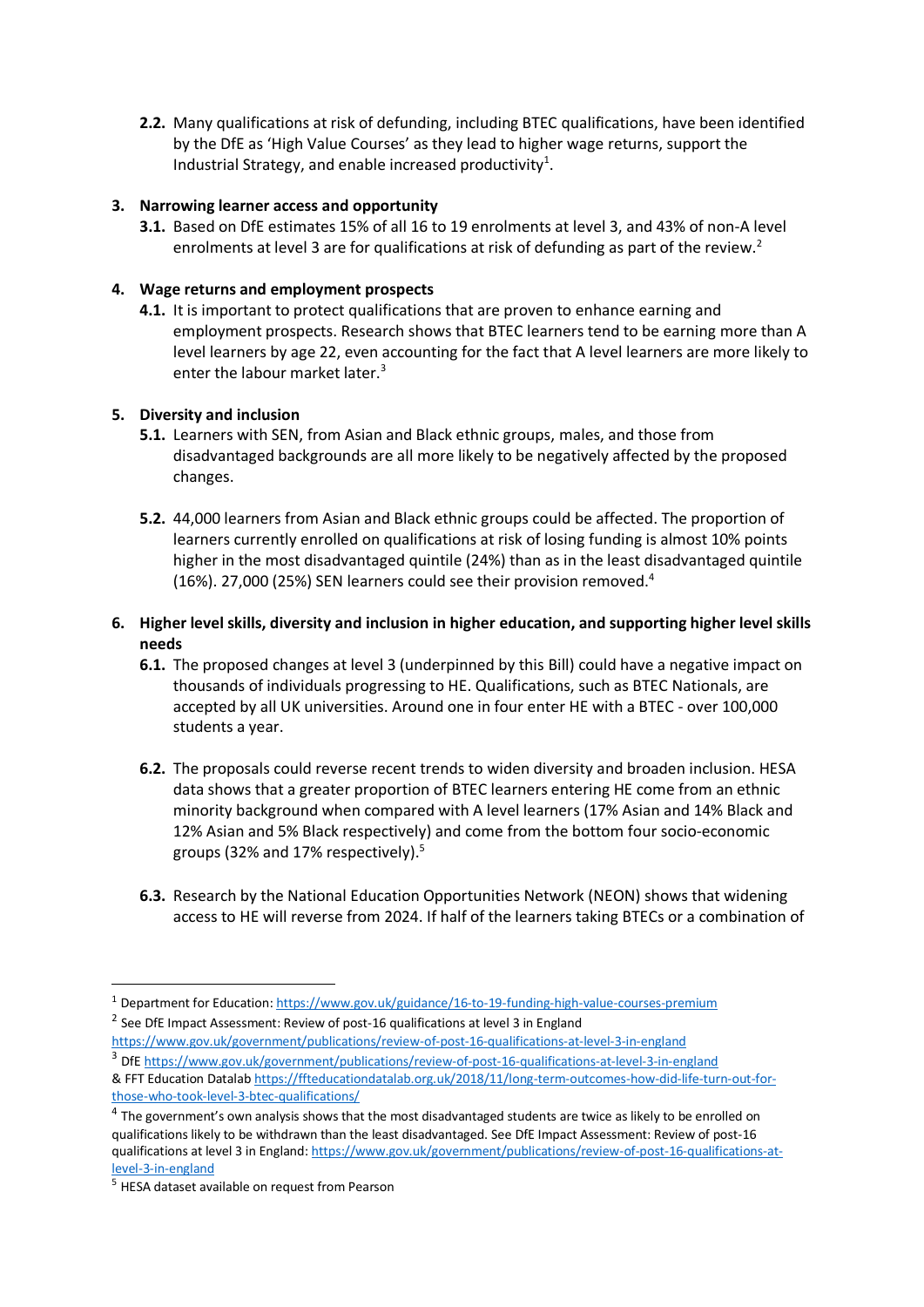A levels and BTECs were no longer able to progress to HE this would, relative to 2020, set participation by the most disadvantaged groups back to 2015/2016 levels.<sup>6</sup>

### **7. Employment and the UK economy**

- **7.1.** Limiting the development of all qualifications to employer-led standards will not allow for the flexibility and agility needed to meet newly emerging demand, and jobs of the future. In the 2011 review of vocational education, Baroness Wolf argued that the micromanagement of qualification specifications impeded awarding organisations' ability to respond to market need.<sup>7</sup>
- **7.2.** Many qualifications under threat of defunding contribute to the UK education export strategy and to net education export targets. Applied General qualifications overall contribute £180m annually to GDP, according to the 2021 Ofqual annual report. BTEC is taught and recognised in more than 80 countries around the globe.<sup>8</sup>

### **8. University drop out rates**

- **8.1.** During the passage of this Bill ministers have referred to those BTEC students who progress to university being three times more like to drop out of university.
- **8.2.** It is misleading to compare BTEC and A level students in this way. As the Conservative Peer, Lord Lucas pointed out during the Lords Report Stage of the Skills and Post-16 Bill, when trying to compare A level and BTEC students, "*you absolutely cannot legitimately statistically compare the subsequent path of the two groups. You can remark on and look at them, but to compare them and say that one is therefore better than the other is not something you can do…They are two different groups.*". 9
- **8.3.** We need to be mindful of comparing students based only on prior qualification, as BTEC students are much more likely to be from more disadvantaged backgrounds and from ethnic minority communities. A number of reports have highlighted this, for example:
- **8.4. October 2019, CVER, BTECs, higher education and labour market outcomes using the Longitudinal Education Outcome (LEO) dataset** The report finds that despite the fact that returns and employment prospects for young people who take BTECs and then go to higher education are positive and high, that it is not helpful to compare the BTEC and A level cohorts given differences in prior attainment and socio-economic background. '... *individuals selecting different routes are markedly different in terms of prior attainment and*

<sup>6</sup> Research by the **National Education Opportunities Network (NEON)** suggests that level 3 qualification reform will *"set access to HE back at least 5 years".*

[https://www.educationopportunities.co.uk/news/new-report-shows-level-3-qualification-reform-will-set-access-to-he](https://www.educationopportunities.co.uk/news/new-report-shows-level-3-qualification-reform-will-set-access-to-he-back-at-least-5-years/)[back-at-least-5-years/](https://www.educationopportunities.co.uk/news/new-report-shows-level-3-qualification-reform-will-set-access-to-he-back-at-least-5-years/)

<sup>7</sup> **The Federation of Awarding Bodies** has pointed out that the economy requires a number of qualifications to serve its diverse requirements: "*The notion in a British economy, with over 75,000 different job roles currently available, that the*  number of qualifications made available can be reduced to a mere handful is fanciful. If policymakers listened to parents, *learners and college community leaders, as much as to employers, they would know that".* <https://awarding.org.uk/fab-statement-on-the-post-16-review-of-qualifications-at-level-3/>

 $^8$  Applied General qualifications overall contribute £180m annually according to Ofqual annual report from Feb 21 [https://assets.publishing.service.gov.uk/government/uploads/system/uploads/attachment\\_data/file/960952/Annual\\_Qual](https://assets.publishing.service.gov.uk/government/uploads/system/uploads/attachment_data/file/960952/Annual_Qualifications_Market_Report_academic_year_2019_to_2020.pdf) [ifications\\_Market\\_Report\\_academic\\_year\\_2019\\_to\\_2020.pdf](https://assets.publishing.service.gov.uk/government/uploads/system/uploads/attachment_data/file/960952/Annual_Qualifications_Market_Report_academic_year_2019_to_2020.pdf)

<sup>9</sup> [https://hansard.parliament.uk/lords/2021-10-12/debates/49E8CD08-E5F1-420B-8A15-E9B58AA8EE17/SkillsAndPost-](https://hansard.parliament.uk/lords/2021-10-12/debates/49E8CD08-E5F1-420B-8A15-E9B58AA8EE17/SkillsAndPost-16EducationBill(HL))[16EducationBill\(HL\)](https://hansard.parliament.uk/lords/2021-10-12/debates/49E8CD08-E5F1-420B-8A15-E9B58AA8EE17/SkillsAndPost-16EducationBill(HL))